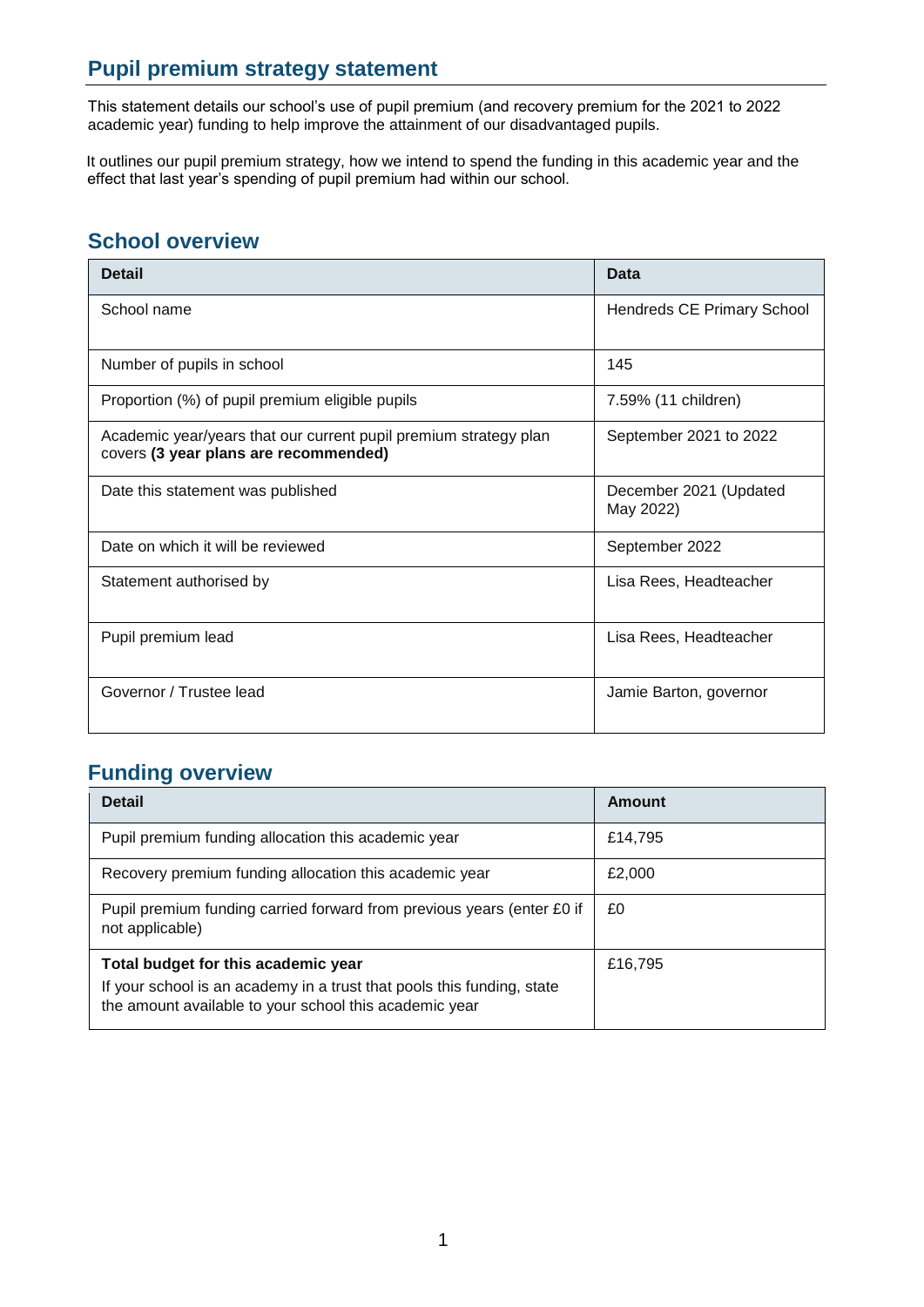## **Part A: Pupil premium strategy plan**

#### **Statement of intent**

At Hendreds Primary School our intention is that all pupils, irrespective of their background or the challenges they face, make good progress and achieve high attainment across all subject areas. We recognise the strengths of each individual and make every effort to ensure children feel happy, valued and safe.

The focus of our pupil premium strategy is therefore to support disadvantaged pupils to achieve those goal, including progress for those who are already high attainers or working at age related expectations. Our aim is that disadvantaged children will make good progress and will leave our school with increased levels of self-confidence, self-belief, and the tools to continue to achieve well academically.

High-quality teaching is at the heart of our approach, with a focus on areas in which disadvantaged pupils require the most support. This is proven to have the greatest impact on closing the disadvantage attainment gap and at the same time will benefit the non-disadvantaged pupils in our school. Implicit in the intended outcomes detailed below, is the intention that non-disadvantaged pupils' attainment will be sustained and improved alongside progress for their disadvantaged peers.

Our approach will be responsive to common challenges and individual needs, rooted in robust diagnostic assessment, not assumptions about the impact of disadvantage. The approaches we have adopted complement each other to help pupils excel. To ensure they are effective we will:

- ensure high quality teaching has the biggest impact on children's learning and particularly the most disadvantaged
- adopt a whole school approach in which all staff take responsibility for disadvantaged pupils' outcomes and raise expectations of what they can achieve
- the needs of individuals are considered, including the impact of any SEND/SEMH needs
- act early to intervene at the point need is identified with all decisions and actions considering the impact on disadvantaged children first
- Support for activities, educational visits and residentials. Ensuring children have cultural capital and experience to use their learning from the classroom.

## **Challenges**

This details the key challenges to achievement that we have identified among our disadvantaged pupils through our own assessment and monitoring, and from national studies.

| Attendance: episodes which mean a child misses a sequence of lessons.                                        |
|--------------------------------------------------------------------------------------------------------------|
| Children who join us from other schools; identifying and closing gaps due to previous<br>experiences.        |
| Disruption or lack of capacity in families or schools to provide experiences which<br>develop social capital |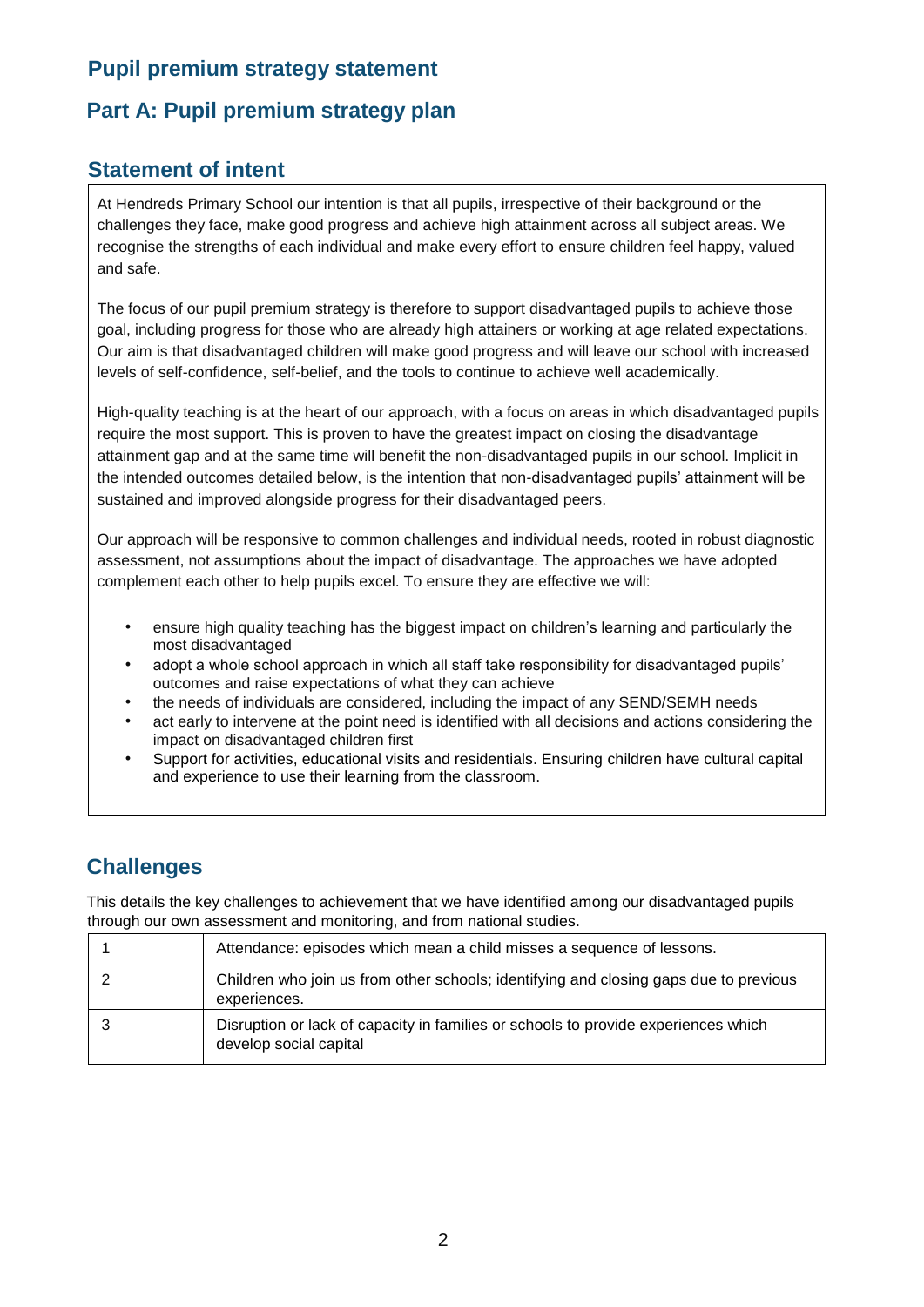## **Intended outcomes**

This explains the outcomes we are aiming for **by the end of our current strategy plan**, and how we will measure whether they have been achieved.

|                | <b>Intended outcome</b>                                                                                                                                                                                                                                                | Success criteria                                                                                                                                                                                                                                                                                |
|----------------|------------------------------------------------------------------------------------------------------------------------------------------------------------------------------------------------------------------------------------------------------------------------|-------------------------------------------------------------------------------------------------------------------------------------------------------------------------------------------------------------------------------------------------------------------------------------------------|
| 1              | To achieve and sustain improved<br>academic achievement (progress<br>and attainment) for all pupils in our<br>school so that gaps are closed,<br>particularly our disadvantaged<br>pupils.                                                                             | Most disadvantaged children will make appropriate levels of<br>progress and attainment.<br>Academic outcomes for disadvantaged children will improve,<br>the majority making expected or greater progress with<br>additional support and intervention.                                          |
| $\overline{2}$ | To achieve and sustain improved<br>wellbeing and inclusion for all<br>pupils in our school, particularly<br>our disadvantaged pupils.                                                                                                                                  | There will be an increase in access to opportunities offered<br>and participation in enrichment activities, for example:<br>breakfast and after school club, school counselling services,<br>sporting events, music tuition, particularly among<br>disadvantaged pupils.                        |
| $\overline{4}$ | To ensure children who have<br>moved schools are well supported,<br>particularly disadvantaged children.                                                                                                                                                               | Progress is monitored by teachers daily and by senior staff at<br>least weekly.<br>In-class teaching support is offered across the school and<br>reviewed in half termly pupil progress meetings.<br>Specific emotional support from teachers and TAs will be<br>observed in everyday practice. |
| 5              | Provision of a <b>curriculum</b> which<br>acknowledges the importance of<br>'social capital' for all children. This<br>is so that children will have<br>experiences beyond their school<br>and home life upon which to build<br>a wider understanding of the<br>world. | Curriculum design will continue to incorporate opportunities<br>for wider cultural experiences.<br>Enriched curriculum design will be content rich.                                                                                                                                             |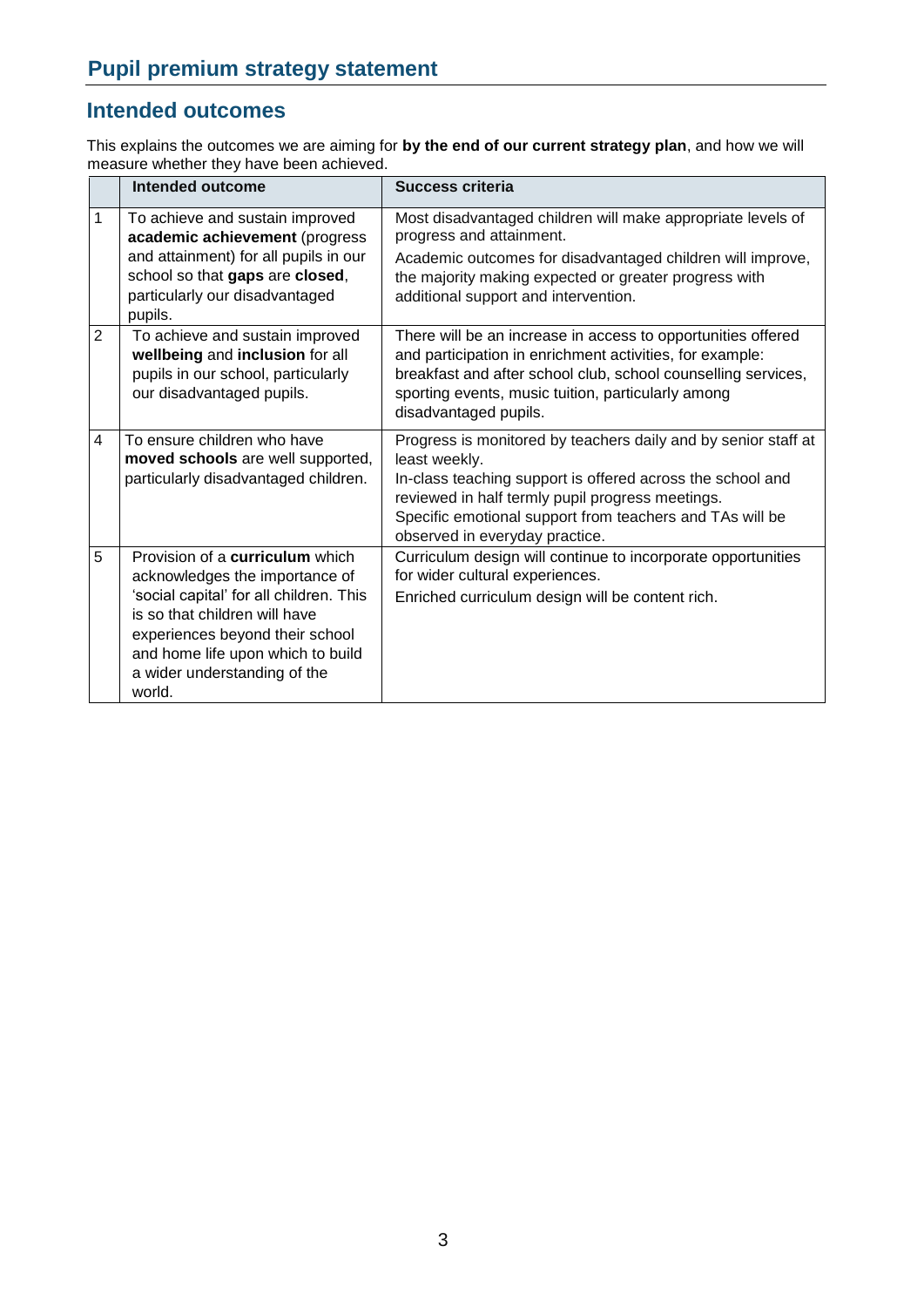## **Activity in this academic year**

This details how we intend to spend our pupil premium (and recovery premium funding) **this academic year** to address the challenges listed above.

# **Teaching (for example, CPD, recruitment and retention)**

Budgeted cost: £5,150

| <b>Activity</b>                                                                                            | Evidence that supports this approach                                                                                                                                                                                                                                                                                     | <b>Challenge</b><br>number(s)<br>addressed |
|------------------------------------------------------------------------------------------------------------|--------------------------------------------------------------------------------------------------------------------------------------------------------------------------------------------------------------------------------------------------------------------------------------------------------------------------|--------------------------------------------|
| Ensure appropriate level<br>of knowledge amongst<br>support staff - TA training                            | There is extensive evidence associating childhood<br>social and emotional skills with improved outcomes at<br>school and in later life (e.g., improved academic<br>performance, attitudes, behaviour and relationships<br>with peers):<br>EEF_Social_and_Emotional_Learning.pdf(educati<br>onendowmentfoundation.org.uk) | 2, 3                                       |
| Emotional/counselling<br>support for children if<br>required so children are<br>ready to learn emotionally | Education Endowment Foundation -" interventions have<br>an identifiable and valuable impact on attitudes to<br>learning and social relationships in school."                                                                                                                                                             | 1, 2, 3                                    |

# **Targeted academic support (for example, tutoring, one-to-one support structured interventions)**

#### Budgeted cost: £11,000

| <b>Activity</b>                                                                                                                     | Evidence that supports this approach                                                                                                                                                                                                                                                                                                               | Challenge number(s)<br>addressed |
|-------------------------------------------------------------------------------------------------------------------------------------|----------------------------------------------------------------------------------------------------------------------------------------------------------------------------------------------------------------------------------------------------------------------------------------------------------------------------------------------------|----------------------------------|
| Deployment of support<br>staff to deliver targeted<br>curriculum interventions in<br>addition<br>to high quality class<br>teaching. | School assessment identified gaps.<br>Lower readiness to access age related<br>content<br>EEF COVID 19 Intervention guidance<br><b>EEF Pupil Premium Guide</b>                                                                                                                                                                                     | 2                                |
| 1:1 support and small<br>group intervention                                                                                         | Tuition targeted at specific needs and<br>knowledge gaps can be an effective method<br>to support low attaining pupils or those<br>falling behind, both one-to-one: One to one<br>tuition   EEF<br>(educationendowmentfoundation.org.uk) And<br>in small groups:<br>Small group tuition   Toolkit Strand  <br>Education Endowment Foundation   EEF | 2                                |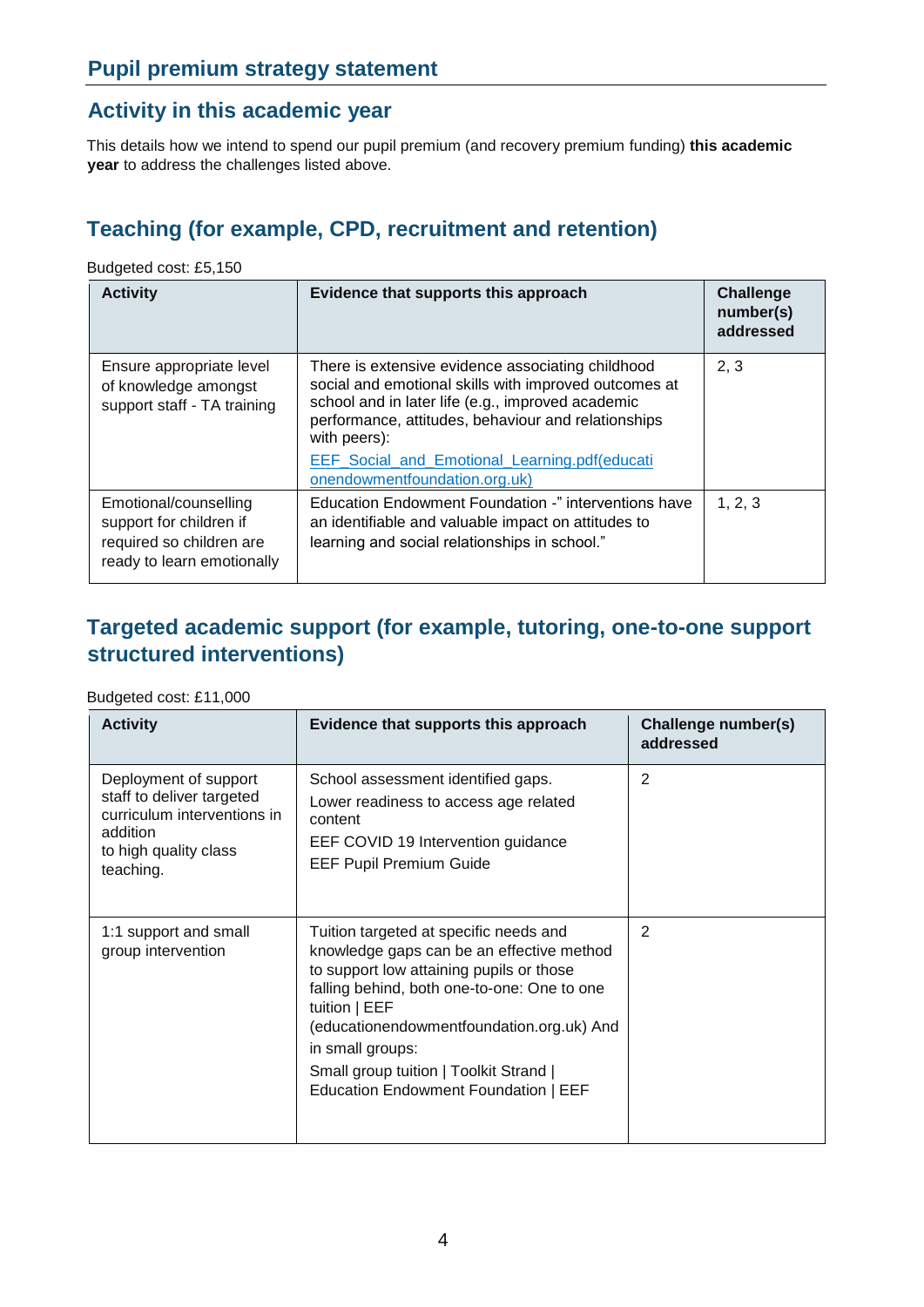# **Wider strategies (for example, related to attendance, behaviour, wellbeing)**

Budgeted cost: £645

| <b>Activity</b>                                                                                                     | Evidence that supports this approach                                                                                                                                                                                                                                                                                             | <b>Challenge</b><br>number(s)<br>addressed |
|---------------------------------------------------------------------------------------------------------------------|----------------------------------------------------------------------------------------------------------------------------------------------------------------------------------------------------------------------------------------------------------------------------------------------------------------------------------|--------------------------------------------|
| Opportunities for music lessons,<br>residentials, trips, sporting<br>involvement and breakfast/after<br>school club | There is extensive evidence associating childhood<br>social and emotional skills with improved outcomes<br>at school and in later life (e.g., improved academic<br>performance, attitudes, behaviour and<br>relationships with peers):<br><b>EEF Social and Emotional Learning.pdf(ed)</b><br>ucationendowmentfoundation.org.uk) | 1, 2, 3                                    |

**Total budgeted cost: £16,795**